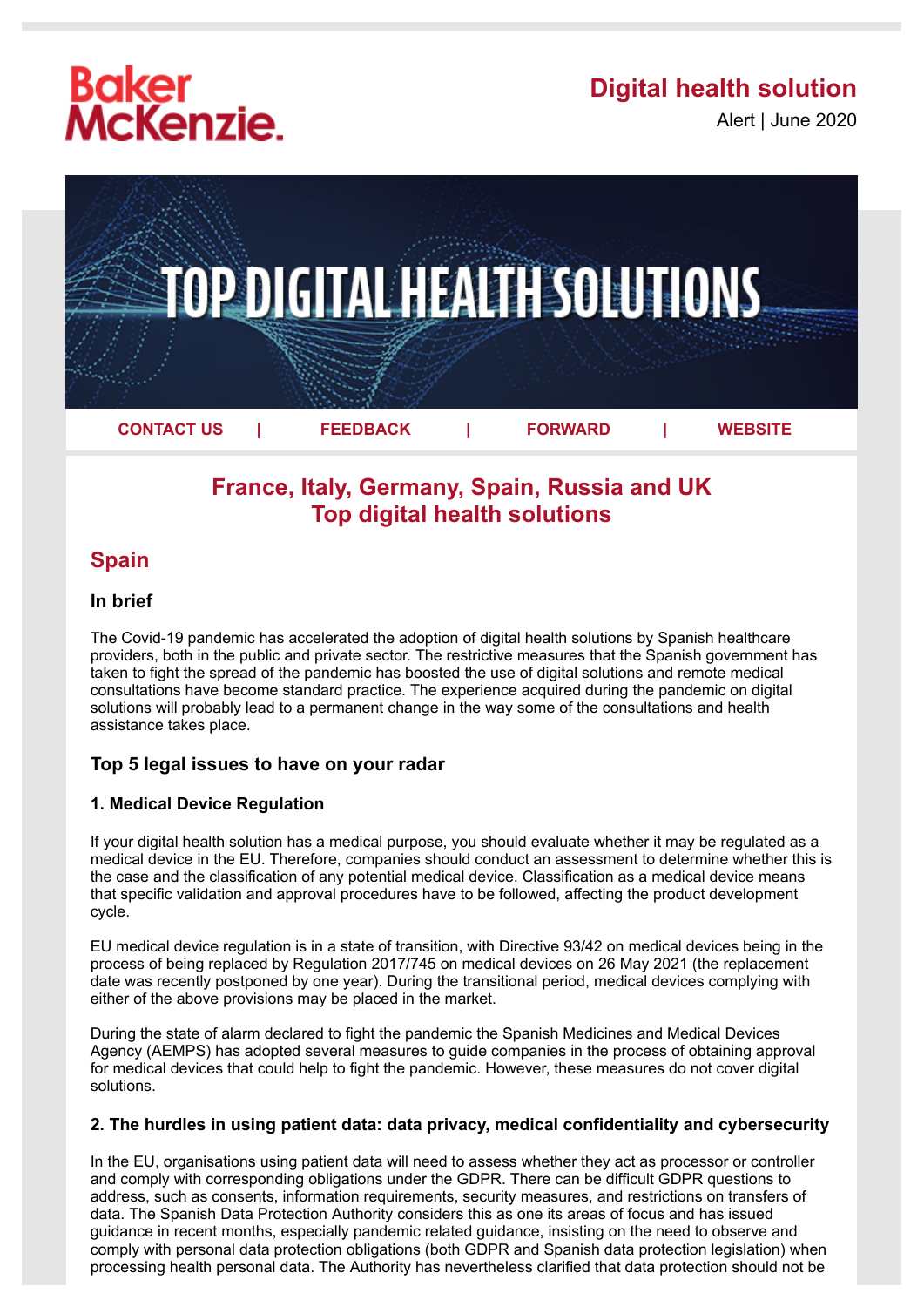used as an obstacle to hinder or limit the effectiveness of the measures taken by the authorities, especially health authorities, in the fight against the pandemic.

Among the guidance issued by the Spanish Data Protection Authority, it is worth mentioning the guidelines published for the patients and users of the healthcare system. These guidelines analyse how some general personal data protection obligations should be implemented in this specific area and particularly to the processing of the clinical history. It also provides answers to some frequently asked questions on personal data in the healthcare field and stresses the patients' rights from a personal data protection perspective. Compliance with personal data protection requirements remains a crucial aspect in the approach to patient and health data in Spain.

In addition to this, medical confidentiality should also be taken into consideration, as well as the implementation of the necessary security measures to prevent unauthorized access to health data, particularly protecting such data from the increase of cyberattacks and cybersecurity risks.

#### **3. Registration requirements for regulated activities?**

There is no specific telemedicine regulation in Spain and, therefore, it is subject to the general legislation regulating the provision of medical services, which means that remote medical consultation is subject to the same requirements and authorizations as face-to-face medical consultations. Despite of this, the health authorities have been making progress on implementing tele-assistance programs in many of the Spanish regions.

Although digital medical consultations have been growing in Spain during the last years, the Spanish Medical College Organization (Organizacíon Medica Colegial – OMC), which regulates the medical profession in Spain, restricts the situations in which remote consultations may take place. The OMC Code of Practice accepts telemedicine only as accessory or complementary to face-to-face medical consultations. The Code prohibits medical visits based exclusively on remote consultations. The OMC Code of Practice is currently under review. The current draft permits remote consultations with some safeguards.

Despite the restrictive position of the OMC, before the pandemic the regional health services were already actively promoting telehealth as a way of optimizing resources by reducing the need for face-to-face visits. In the fight against Covid-19, telemedicine is being widely used both in the public and private sector and has become the norm for some types of consultations. Some of these are likely to remain in place when the state of alarm ends.

#### **4. Liability**

We advise digital health providers to consider and mitigate several potential avenues for liability claims, including:

- Strict liability under the Royal Legislative Decree 1/2007 (General Law for the Protection of Consumers and Users)
- Fault-based liability for negligence, including medical negligence claims
- Contractual liability
- Liability under the medical device legislation

#### **5. Market access and reimbursement**

Reimbursement strategies and developing a sustainable business model are becoming increasingly important. Non-healthcare companies in particular need to understand the clinical problems their device seeks to address and whether payers will see value in it.

The healthcare provided in Spain is predominantly public. Therefore, the importance of gaining acceptance by public healthcare authorities also needs to be considered, in particular whether the digital health solution satisfies an unmet and clearly identified need.



## **Contact us**